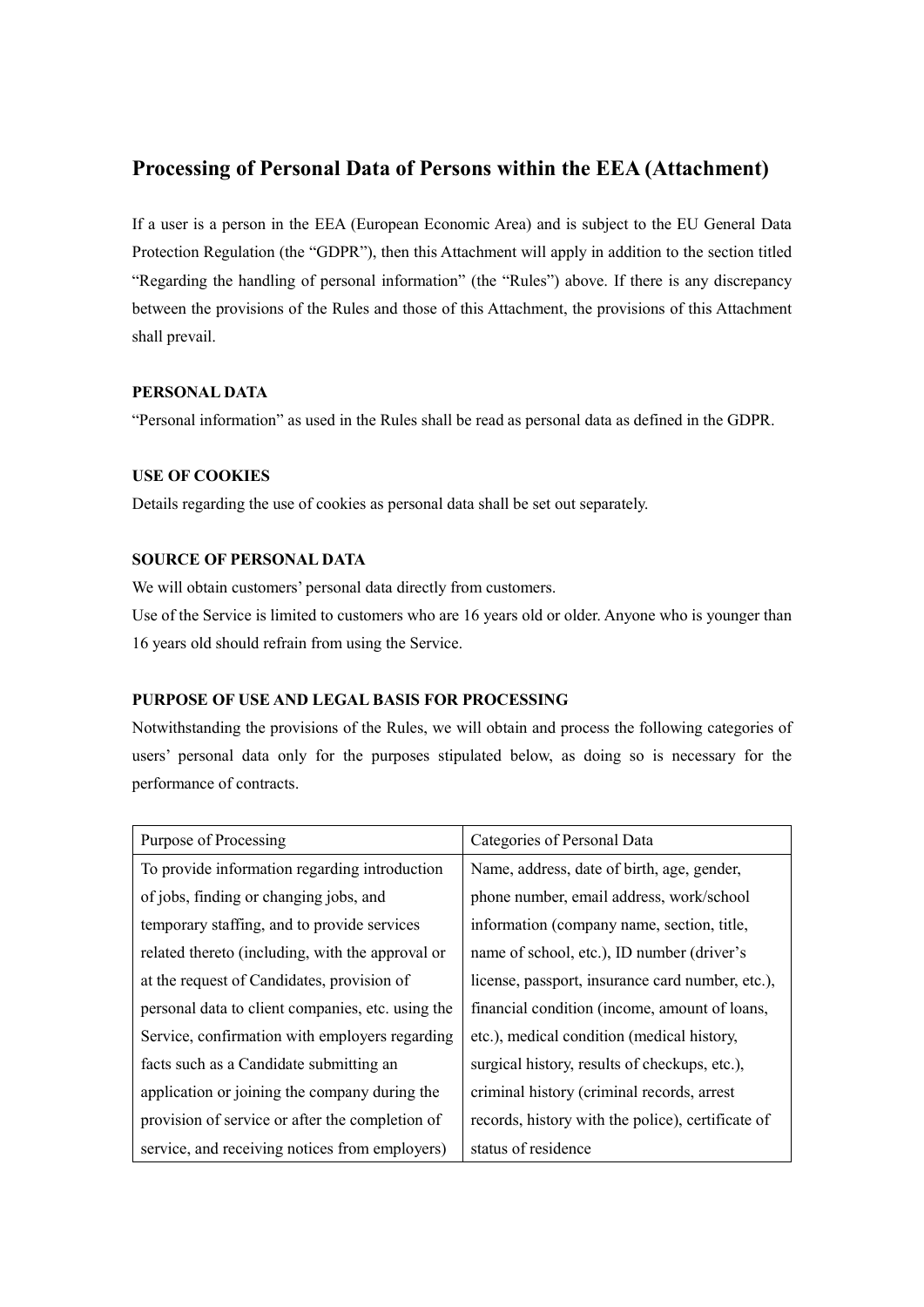| To respond to inquiries, consultations, and     |
|-------------------------------------------------|
| complaints and to resolve disputes              |
| To confirm the status after the job placement,  |
| job change, or temporary staffing and to obtain |
| opinions or requests to improve services        |

We will not use any personal data of a user for the purpose of making the user subject to automated processing, including profiling, which produces legal effects concerning the user or similarly significantly affects the user without the consent of the user.

#### **PERSONAL DATA REQUIRED TO BE PROVIDED**

Users may not apply for job openings if they do not provide their personal data designated as required information.

In addition to the above information, if the provision of personal data is required under laws and regulations or is necessary for entering into a contract, we will separately notify customers individually regarding whether the data subject is obliged to provide the personal data or not and regarding the consequences that may arise if the data subject does not provide such data.

# **RETENTION PERIOD OF PERSONAL DATA**

We may retain the personal data of users for the period necessary to achieve the purpose of use of personal data on Rules in connection with the provision of the Service. A specific retention period will be determined taking into account the purpose of obtaining and processing the personal data, the nature of the personal data, and the necessity to retain the personal data based on statutory or contractual requirements.

## **PROVISION AND TRANSFER OF PERSONAL DATA TO THIRD PARTY**

Notwithstanding the provisions of the Rules, we will provide the personal data of users to service providers, to venders, and to contractors and cloud service providers that offer hosting, data storage, and other services to the extent necessary to achieve the purpose of use above.

In connection with the above sharing and disclosing of personal data, we may transfer the personal data of users to one of the following third countries outside the EEA, such as Hong Kong. In that case, we will establish appropriate safeguards by executing standard contractual clauses (Paragraphs 2(c) and 5 of Article 46 of the GDPR) approved by the recipient of personal data and the European Commission. Please contact us (mail.jp@rgf-executive.com) if you wish to see a copy of the document regarding the safeguards.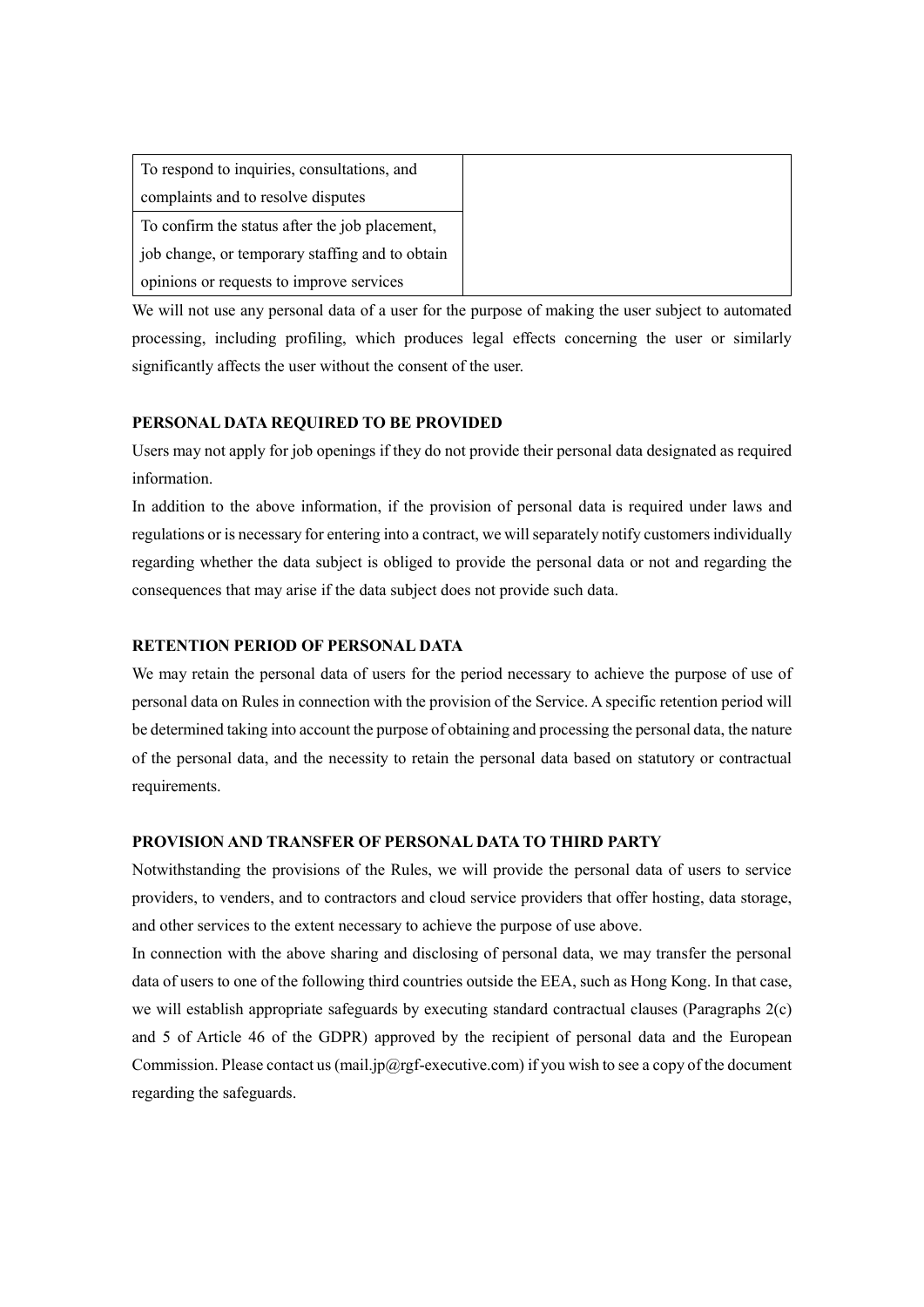#### **USERS' RIGHTS**

Users have following rights with respect to their personal data obtained and processed by us.

⚫ Obtain Information Regarding the Data Processing

Each user shall have the right to obtain all of the necessary information with respect to our data processing activities relating to users (Articles 13 and 14 of the GDPR).

⚫ Access to Personal Data

Each user shall have the right to obtain confirmation from us as to whether or not personal data concerning him or her are being processed, and, where that is the case, access to the personal data and certain related information (Article 15 of the GDPR).

⚫ Correction or Deletion of Personal Data

Each user shall have the right to obtain from us without undue delay the rectification of inaccurate personal data concerning him or her and the right to have incomplete personal data completed (Article 16 of the GDPR). Each user shall have the right to obtain from us the erasure of personal data concerning him or her without undue delay if certain requirements are met (Article 17 of the GDPR).

⚫ Restriction on Processing of Personal Data

Each user shall have the right to obtain from us restriction of processing if certain requirements are met (Article 18 of the GDPR).

⚫ Objection to Processing of Personal Data

Each user shall have the right to object to processing of personal data concerning him or her if certain requirements are met (Article 21 of the GDPR).

⚫ Data Portability of Personal Data

Each user shall have the right to receive the personal data concerning him or her in a structured, commonly used and machine-readable format and have the right to transmit those data to another controller without hindrance from us if certain requirements are met (Article 20 of the GDPR).

● No Automated Decision-Making

Each user shall have the right not to be subject to a decision based solely on automated processing, including profiling, which produces legal effects concerning him or her or similarly significantly affects him or her if certain requirements are met (Article 22 of the GDPR).

Please contact us (mail.jp@rgf-executive.com) if you wish to exercise any of the rights above. Users may file an objection regarding our processing of users' personal data to the data protection supervisory authority of the member country where the user resides or works or where the violation of the GDPR occurred.